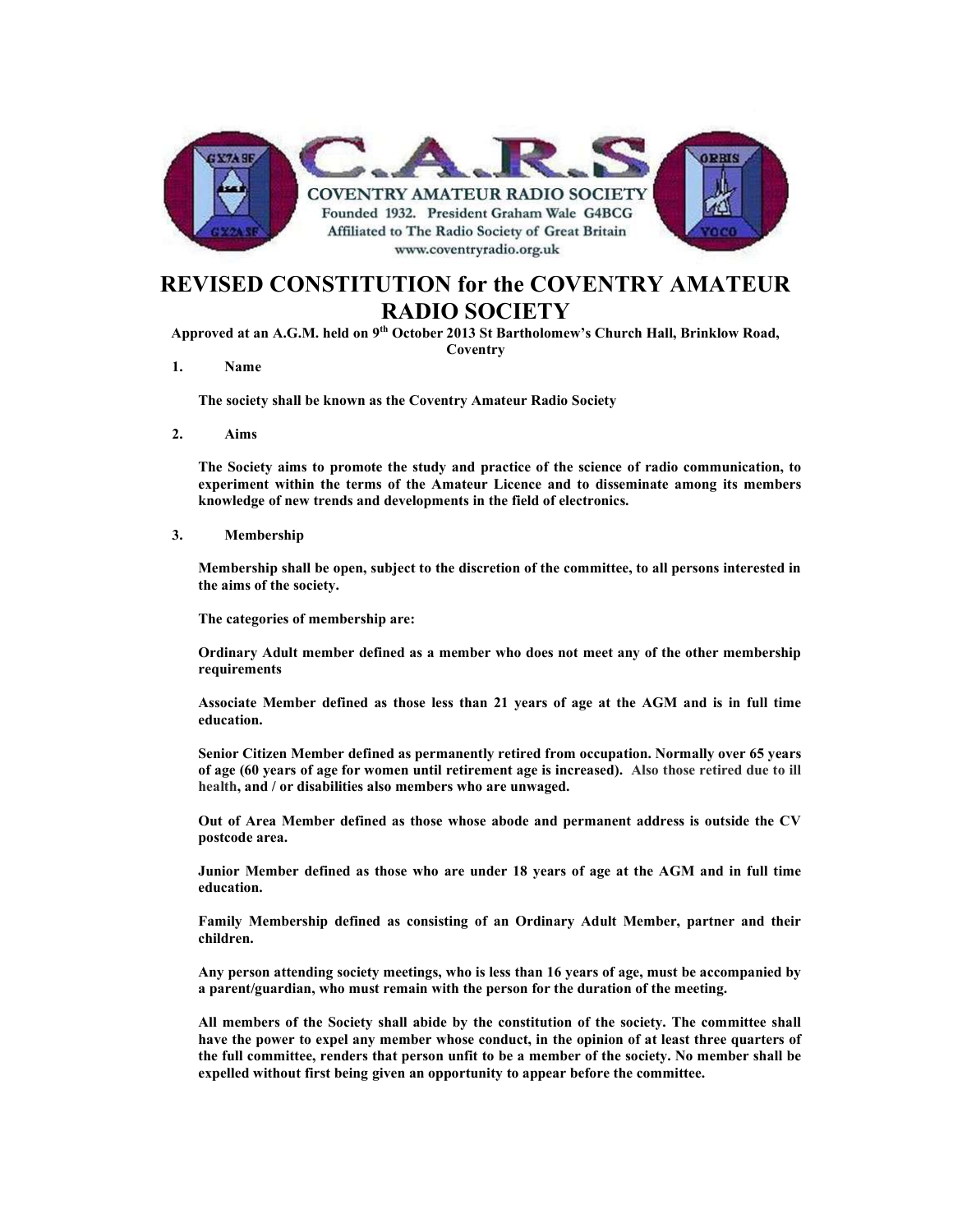- 4. Subscriptions
- a. The annual subscription for membership shall be set by the committee and presented at the Annual General Meeting
- b. The financial year shall run from  $1<sup>st</sup>$  September to  $31<sup>st</sup>$  August
- c. Membership shall run from 1<sup>st</sup> November to 31<sup>st</sup> October each year
- d. Members joining after 31<sup>st</sup> January shall normally pay a pro-rota subscription.
- e. The committee shall have the power to waive or reduce subscriptions in special circumstances not exceeding two years at a time.
- 5. Finance

Money received by the society shall be deposited in the society's bank account with the exception of petty cash held by the Honorary Treasurer. Withdrawals require the signature of the society's treasurer and one other nominated officer of the society.

The society's accounts shall be audited on an annual basis by two of the auditors, who in turn are appointed at the A.G.M. or an E.G.M. called for the purpose.

5. Membership of the Committee

The society's affairs shall be administered by a committee elected at the annual general meeting. The committee, in whom the society's property shall be vested, shall consist of

- a. The President
- shall be elected by invitation of the committee every three years.

 This person will be entitled to attend all committee meetings ex-officio but will not normally have voting powers.

- b. The Honorary Chairman
- Shall ensure that the duties of the committee are carried out.
- Shall provide support to enable committee members to carry out their duties
- Shall have a casting vote at all meetings.

In the absence of the chairman and Vice Chairman from any meeting of the Society, the committee shall elect from their own number a temporary chairman who shall enjoy the same privileges as the chairman.

c. The Honorary Vice Chairman

 Shall, when instructed by the Chairman render the Chairman such reasonable assistance as required. Deputise at meetings & events in the absence of the Chairman, attend & participate in committee meetings. Has full voting rights when the chairman is present.

- d. The Honorary Secretary
- shall be responsible for the day to day running of the Society
- shall keep the minutes of all general meetings and committee meetings
- prepare the Annual Report for the Annual General Meeting
- conduct correspondence on behalf of the Society.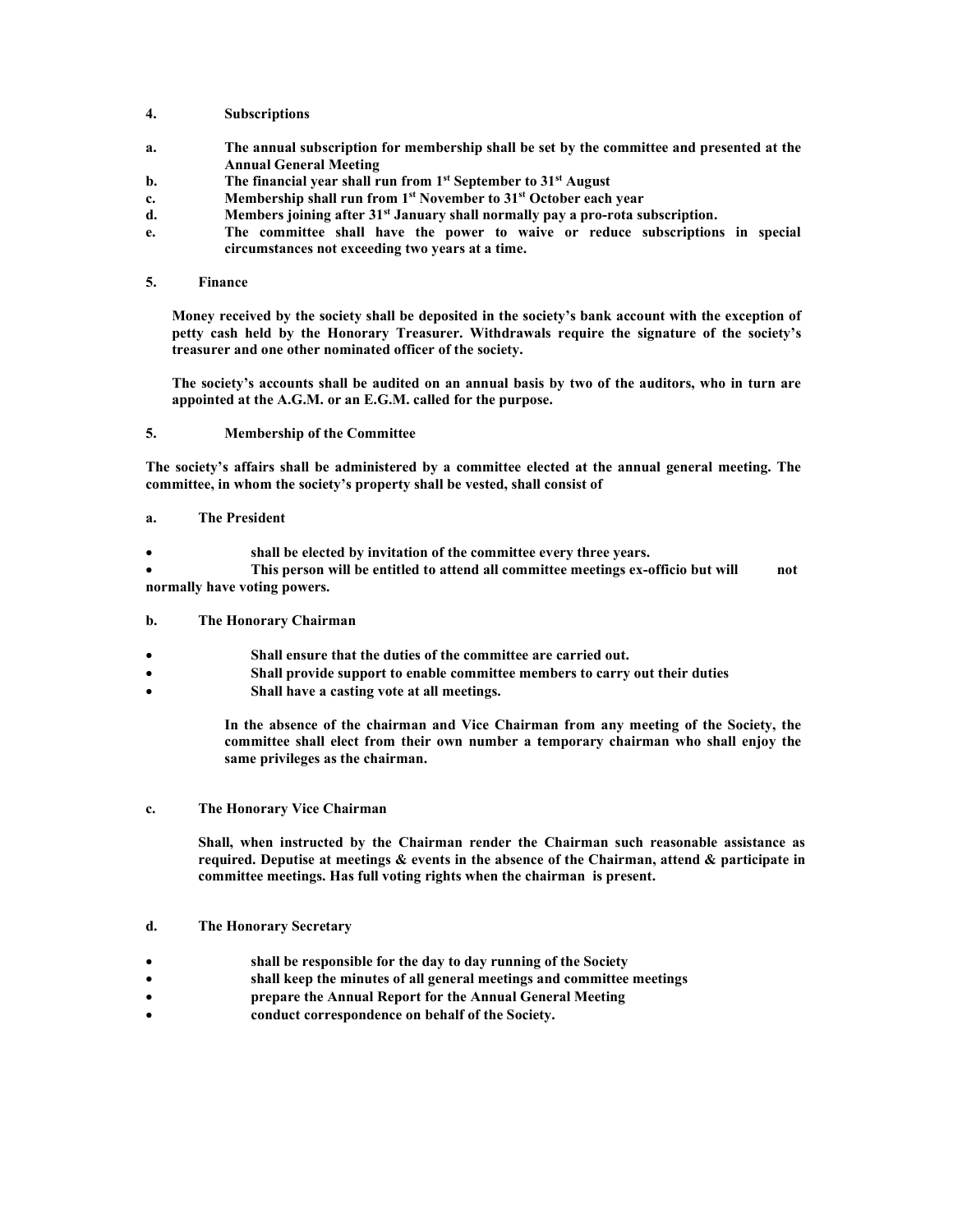- e. Honorary Treasurer.
- shall receive all monies payable to the Society,
- shall pay all monies out on behalf of the Society
- shall maintain the society's bank account(s)
- shall submit a statement of the receipts and expenditure at the annual general meeting in the form of an annual profit and loss account and a balance sheet
- shall maintain an up to date register of members and circulate it to committee members.
- shall provide a cash flow forecast to the committee at the start of each operating year shall submit to the committee prior to an Annual General Meeting recommendations for changes in subscriptions
- shall keep a register of society assets and present these to an Annual General Meeting shall appoint another member of the committee to collect monies in the absence of the Treasurer at a society meeting
- f. Three ordinary members one of whom normally should be a junior member.
- g. Not more than one co-opted member shall have full voting powers.

The Honorary Chairman, Honorary Secretary and Honorary Treasurer shall be elected annually. The three ordinary committee members shall be elected for a two year period.

6. Committee Standing Orders

 The quorum for the committee shall be three members. In the absence of a quorum, business may be dealt with but any decisions taken only become valid after ratification at the next meeting at which a quorum exists.

- 7. Annual General Meeting
	- a. The annual general meeting shall normally be held in October.
	- b. The secretary shall ensure that members receive a notice of the Annual General Meeting, and nomination papers at least six weeks prior to the meeting.
	- c. Nomination papers should be returned to the Secretary three weeks prior to the Annual General Meeting.
	- d. In the event that there are no nominations for officers and members of the committee the Honorary Chairman shall have the discretion to receive nominations from the meeting.

In the event there are more one nomination for the posts of Honorary Chairman, Honorary Vice-Chairman, Honorary Secretary, or Honorary Treasurer the Chair of the meeting will appoint two paid up members of the Society to act as tellers. The Honorary Secretary will provide ballot papers. The nominated persons shall not have a vote for the position for which they have been nominated.

A simple majority is required for election.

In the case of nomination of more than three ordinary members of the committee the Chair of the meeting will appoint two paid up members of the Society to act as tellers. The Honorary Secretary will provide ballot papers. The nominated persons shall not have a vote.

 The member(s) who receive the highest number of votes will be elected. The chair of the meeting shall have the casting vote in the event of a tie.

e. The quorum for the meeting shall be one quarter of the paid up membership.